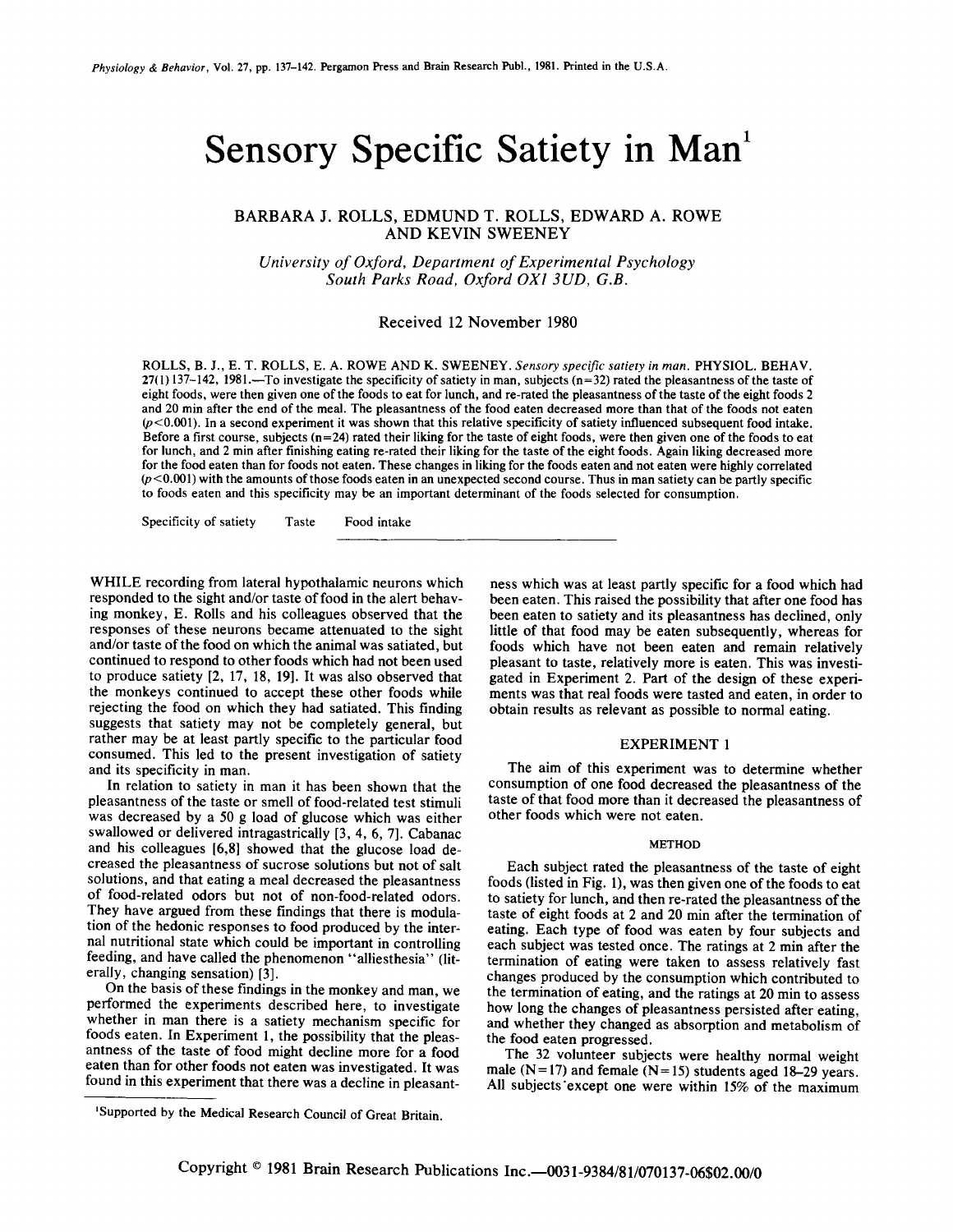desirable weight for height and frame size given in the Metropolitan Life Insurance Tables [ I0]. They were instructed to eat a normal breakfast and to come to the laboratory for lunch. Subjects tasted the eight foods successively, and between each rated the pleasantness of the taste. The foods were not swallowed and the mouth was rinsed with water between each food. Subjects were then provided with one of the foods to eat (the meal, which was assigned at random) in greater quantity than they could eat and were instructed to eat until they felt satisfied. Two and 20 min after the end of the meal subjects re-rated the eight foods tasted previously. The foods tasted were chicken, beef (high protein content): walnuts, diabetic chocolate (high fat content), cookies (high carbohydrate and fat content) and raisins, white bread, tinned potatoes (high carbohydrate content). The rating scale for the pleasantness of the taste of food was similar to that used by Cabanac [3], and was  $+2$  (very pleasant),  $+1$  (pleasant),  $0$  (neutral),  $-1$  (unpleasant),  $-2$  (very unpleasant), with subjects being encouraged to use half points. A separate rating sheet was used for the three times when ratings were made (i.e. pre-eating, and 2 and 20 min after the termination of eating), and the experimenter collected each rating sheet as soon as it had been completed. When the subjects had finished the experiment the remainder of the test meal was weighed and the amount eaten calculated.

#### RESULTS

The change in the pleasantness of each of the foods eaten at 2 and 20 min after the subjects had eaten to satiety is shown in Fig. 1. The change in pleasantness is calculated throughout this paper by subtracting the pre-eating rating of the pleasantness of the taste of food on the  $+2$  to  $-2$  scale, from the rating of the pleasantness of the taste of the same food on the same scale at 2 or 20 min after the termination of eating. A negative change in pleasantness means that the food has become less pleasant. In Fig. 1 each of the hatched bars below a food indicates the mean change in pleasantness for the four subjects who ate that food to satiety. For comparison, the mean change in pleasantness for the seven foods tasted but not eaten for each set of four subjects is shown by the corresponding open bars in Fig. 1. Averaged over the 32 subjects, the change in pleasantness between the ratings taken before eating and the ratings taken 2 min after the termination of eating was for the food eaten  $-0.97 \pm 0.12$  SEM and for the foods not eaten  $-0.27\pm0.05$  (see TOTAL histograms, Fig. 1). This difference between the change for the food eaten vs the change for the foods not eaten was highly significant (matched pairs t test,  $t(31)=5.47$ ,  $p<0.001$ ; one factor repeated measures analysis of variance, of the eight tasted food conditions, with one food condition the food eaten, and the other seven the foods not eaten,  $F(7,224)=4.6, p<0.001$ , with a Newman-Keuls analysis showing that the decline in pleasantness was greater for the food which had been eaten than for the seven foods not eaten,  $p < 0.01$  in each case, which latter did not differ significantly from each other). These statistical results with the rating scale used were confirmed using non-parametric tests, including the Wilcoxon matched pairs signed-ranks test and the Friedman analysis of variance. A greater reduction in the pleasantness of a food eaten compared to the other foods tasted but not eaten was also found when most of the foods were considered individually. For example, the taste of chicken had altered in pleasantness by  $-1.25$  two min after it had been eaten to satiety,



FIG. 1. The effect of eating one food to satiety on the subjective pleasantness of that food and other foods which had not been eaten. Subjects ( $N=32$ ) rated eight foods on a scale where +2 was very pleasant and  $-2$  very unpleasant. After this initial rating they ate one of the foods to satiety (four subjects per individual food). The figure shows the mean changes in subjective pleasantness when the foods were tasted again 2 min (upper figure) and 20 min (lower figure) after the end of the meal. The "total" figures show that the mean  $(\pm$ SEM) decrease in pleasantness was significantly greater for all of the foods which had been eaten than for all of the foods which had not been eaten.

TABLE 1 TASTE RATINGS OF FOODS BEFORE AND AFTER SATIETY

| N | <b>First Course</b><br>(eat as much as like) |            | Unexpected second course<br>(eat as much as like) |
|---|----------------------------------------------|------------|---------------------------------------------------|
| 8 | Sausage                                      |            | Sausage                                           |
| 8 | Cheese on cracker                            |            | Cheese on cracker                                 |
|   | Sausage                                      |            | Cheese on cracker                                 |
|   | Cheese on cracker                            |            | Sausage                                           |
|   | do ratings                                   | do ratings |                                                   |
|   | 2 min after meal                             |            |                                                   |
|   |                                              |            |                                                   |

Subjects were given a first course followed by a second course of either the same or a different food. Subjects rated the food they were given in the first course and seven other foods for how much they liked the taste and how much they would like to eat before and 2 min after the first course. They were unaware that they would receive the second course until the second rating was complete.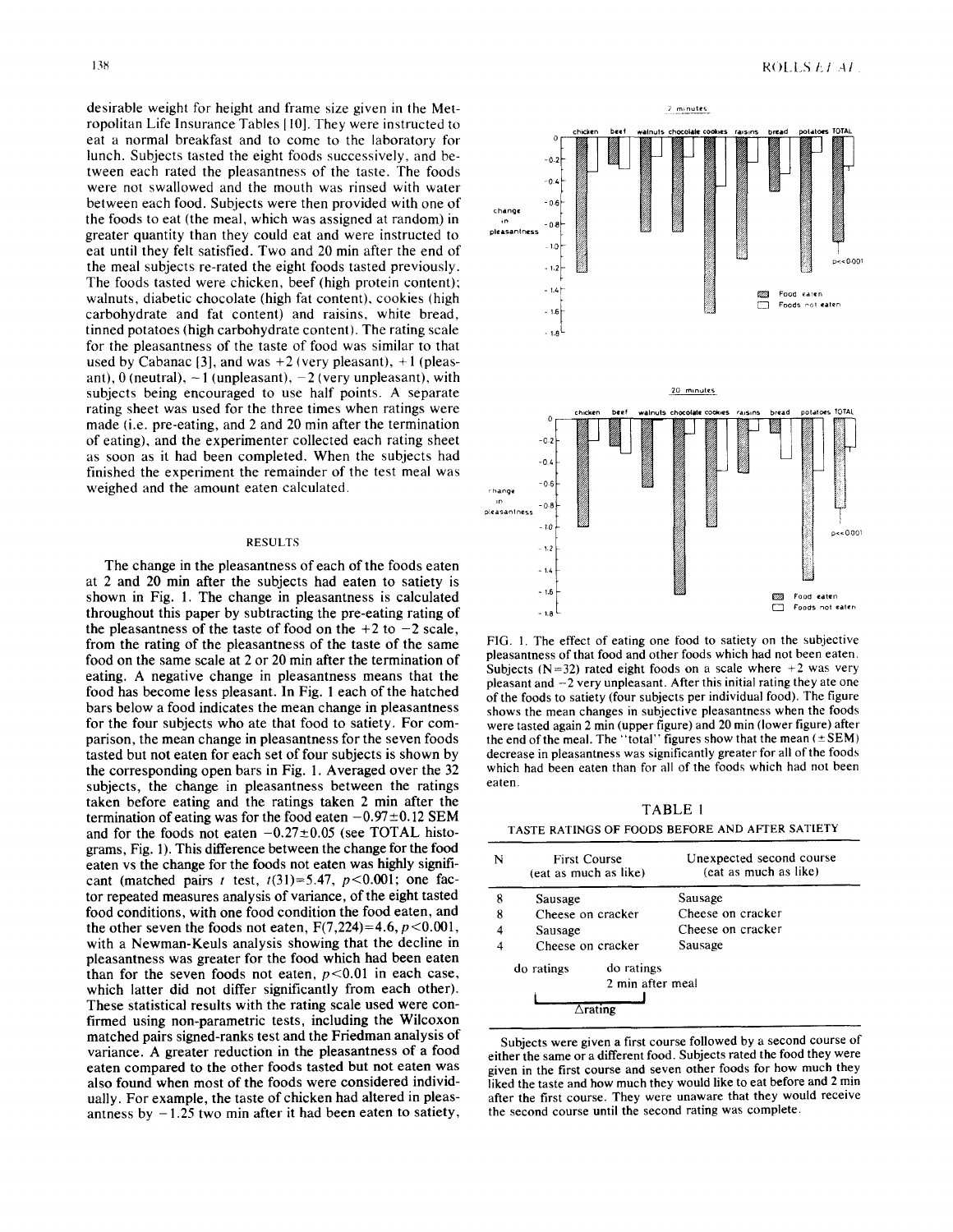while the pleasantness of the other seven foods not eaten had altered by  $-0.32$  (see Fig. 1). This effect was found for seven of the foods (chicken, walnuts, chocolate, cookies, raisins, bread and potatoes), but not for the roast beef (which remained pleasant to our undergraduate subjects even after they had eaten it!) Twenty minutes after the termination of eating one of the foods to satisfaction, there was still a relatively greater reduction in the pleasantness of the foods eaten (average change=  $-0.83\pm0.15$ ) compared to the foods not eaten (average change=  $-0.26\pm0.05$ ) (see TOTAL histograms, Fig. 1). Tested as before, this difference was still highly significant  $(t(31)=3.6, p<0.001, F(7,224)=2.77,$  $p < 0.025$ , with the Newman-Keuls analysis showing that the decline in pleasantness was greater for the food which had been eaten than for the seven foods not eaten,  $p < 0.05$  in each case, which latter did not differ significantly from each other). As before these statistical results were confirmed using the non-parametric Wilcoxon matched pairs signedranks test and the Friedman analysis of variance.

### DISCUSSION

These results show that after hungry human subjects have eaten as much as they want of a food, the pleasantness of the taste of that food declines, while the pleasantness of the taste of other foods is much less affected. This was demonstrated both 2 and 20 min after the end of eating and for seven of the eight foods eaten. Thus at least some specificity in the satiating effects of individual foods is demonstrated.

## EXPERIMENT 2

The aim of this experiment was to determine whether the partly specific reduction in the pleasantness of a food eaten relative to foods not eaten, which was demonstrated in Experiment 1, might be associated with relatively little consumption of the food just eaten, but relatively much consumption of foods not just eaten.

#### METHOD

Each subject rated the pleasantness of the taste of eight foods, was then given one of the foods to eat to satiety for lunch, re-rated the pleasantness of the taste of the eight foods 2 min after he had finished eating, and was then unexpectedly given a second course of food, which was either the same as or different from that which he had just eaten (see Table 1). The amounts eaten in the second course could then be related to whether that food had become much less pleasant because it had been eaten in the first course. In this experiment although eight foods were tasted, there were only two types of food eaten. These two foods were sausages (English pork sausages, which are relatively unseasoned, and which are relatively high in protein; 14%) and cheese (mild cheddar) on crackers (Crawford's cheddars). These foods have similar digestible energy contents (sausage 18 kJ/g; cheese 20 kJ/g; crackers 22 kJ/g from published values and confirmed calorimetrically) and in pilot experiments were found to be eaten in approximately equal amounts. There were 24 subjects, eight of whom had sausages for the first and second courses, eight of whom had cheese on crackers for the first and second courses, and eight of whom had different first and second courses (four had sausages followed by cheese on crackers, and four had cheese on crackers followed by sausages). Subjects were randomly assigned to the different groups.

The details of the experiment were generally similar to those in Experiment 1, except where noted below. The 24 volunteer subjects (22 male) were normal weight students aged 19-25 years. All subjects except two were within 15% of the maximum desirable weight for height and frame size given in Metropolitan Life Insurance tables [10]. They were instructed to eat a normal breakfast and to come to the laboratory for lunch. Before the first course, they were given similar typed instructions to those used previously. First they rated by tasting without swallowing how much they liked the taste of the eight foods, and how much they wanted to eat. In this experiment 'liking' was substituted as an alternative for 'pleasantness,' and results were similar to those obtained in Experiment 1. For ratings of liking of the taste the scale was:  $+2$ =very strong liking,  $+1.5$ =strong liking,  $+1$ =mild liking,  $+0.5$ =very mild liking, 0=indifferent,  $-0.5$  = very mild dislike,  $-1$  = mild dislike,  $-1.5$  = strong dislike,  $-2$ =very strong dislike. For ratings of the amount of a particular food a subject would like to eat the scale was:  $+2$ =very large amount,  $+1$ =large amount, 0=medium amount,  $-1$ =small amount,  $-2$ =none at all). The mouth was rinsed with water between each tasting. The foods tasted were cheese on crackers (high protein, carbohydrate and fat content); sausages (high protein and fat content); chicken (high protein content); walnuts (high fat content); cookies (high carbohydrate and fat content); bread, raisins and bananas (high carbohydrate content). Then the subjects were given a plate of food with instructions that this was their lunch, and that they should eat as much as they wanted. As noted above, for 12 subjects the meal consisted of sausages, and for 12 of cheese on crackers. Two min after they finished their meal they re-rated the eight foods tasted previously. Then they were offered the unexpected second course, of either cheese on crackers or sausages, which was either the same as or different from the first course, and were instructed to eat as much of it as they wanted.

#### RESULTS

The changes in the liking of the different foods, and in the quantities the subjects wished to eat, 2 min after the first course of sausages (12 subjects) or cheese and crackers (12 subjects) are shown in Fig. 2. The average change in liking for the food eaten (averaged over sausage and cheese on cracker) was  $-1.06\pm0.18$ , and for the seven foods not eaten was  $+0.01\pm0.03$ . This difference was significant,  $t(23)=6.7$ ,  $p<0.001$ . An analysis of variance with the foods tasted as one factor (with one level the foods tasted and eaten, and the other seven levels the foods tasted but not eaten) and with the food eaten (either cheese on crackers or sausages) as the other factor showed a significant difference between the change in ratings after food was eaten,  $F(7,154)=10.8$ ,  $p \ll 0.001$ . Subsequent Newman-Keuls analysis showed that the decrease in the liking of the foods eaten was greater than that of the seven foods not eaten,  $p < 0.01$ . This finding, that in general there is a greater decrease in the pleasantness for or liking of foods eaten relative to foods not just eaten confirms the results of Experiment 1. In Fig. 2, it is also possible to see how the liking for all the foods tasted is affected by eating either sausages or cheese on crackers. It is notable, and consistent with the interactions observed in Experiment 1, that eating sausages decreased the liking of chicken (another meat), and that eating sausages or cheese on crackers tended to increase the liking of sweet foods such as cookies, raisins, or bananas. (The Newman-Keuls analysis described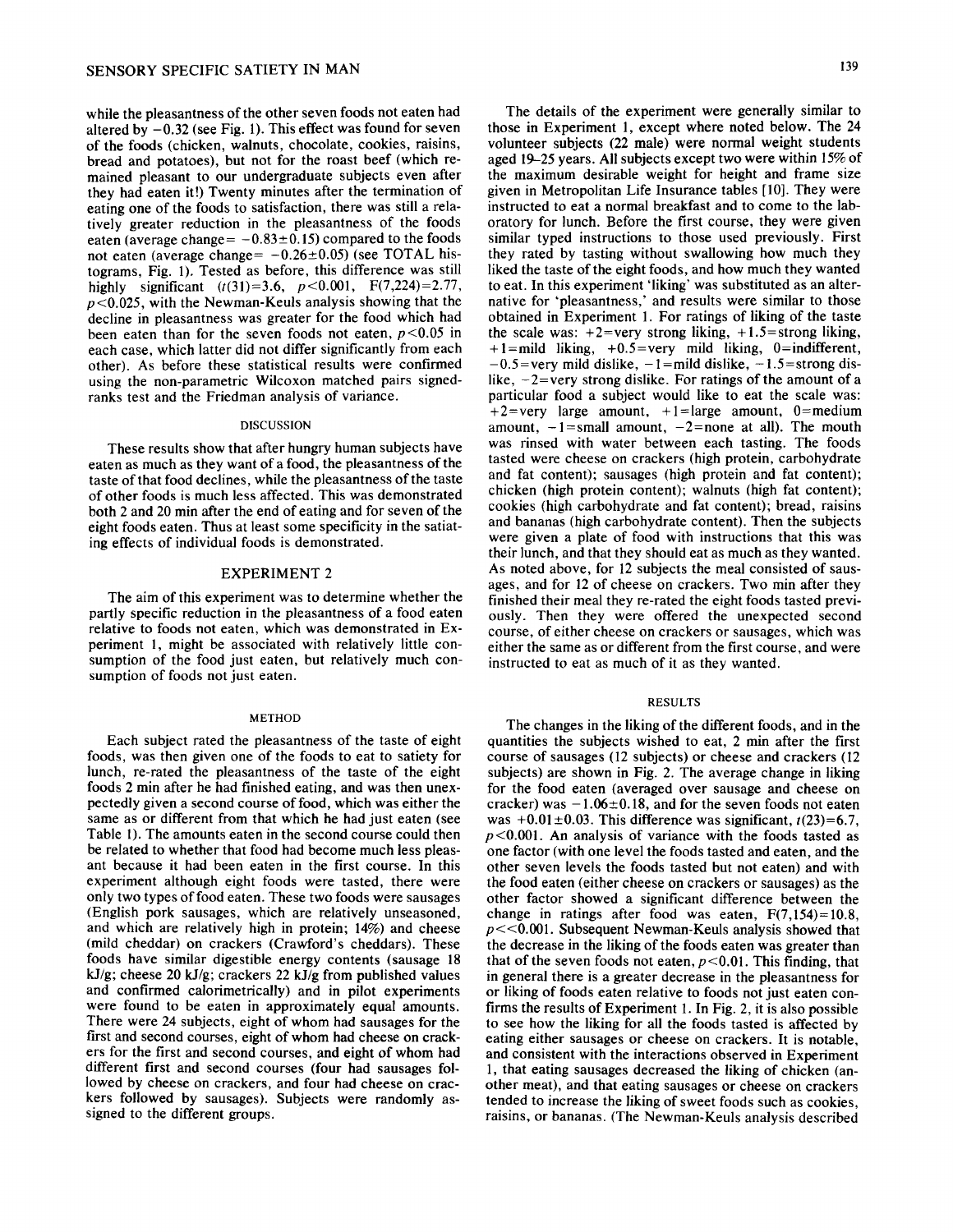

FIG. 2. The mean change in ratings (+SEM) of liking of the taste and the quantity subjects wanted to eat from before the first course to two minutes after the first course, for the food eaten in the first course and seven other foods. The results are shown separately for sausage (upper figure) and cheese on crackers (lower figure) in the first course.

above showed that the decrease in the liking of chicken was different from the change of liking of the foods eaten,  $p < 0.01$ , and different from the change in liking of raisins, bananas and cookies, each  $p < 0.05$ . The changes in the ratings of the quantity of a food the subjects wanted to eat are also shown in Fig. 2 (quantity) and show a similar suppression to liking for foods eaten  $(-2.0\pm0.19)$  compared to that for foods not eaten  $(-0.2\pm0.1, t(23)=15.6, p<0.001;$ analysis of variance as above,  $F(7,149)=17.0$ ,  $p<0.001$ ; Newman-Keuls analysis as above,  $p < 0.01$ ).

The energy intakes in the first and second courses are shown in Fig. 3. It is clear that in the second course, the subjects ate more when they were given a different food than when given the same food  $(2937 \pm 525 \text{ kJ})$  for the different food, N=8, 1394 $\pm$ 323 kJ for the same food, N=16,  $t = 2.8$ ,  $p<0.01$ ). An analysis of variance showed that the amounts eaten in the first course did not differ, and that more was eaten of the different food than of the same food in the second course,  $(p<0.01)$ .

The relation between the decrease in the liking for a particular food, and the amount of it eaten in the second course, is shown in Fig. 4. The change in liking for the food eaten in the first course averaged over sausages and cheese on crackers, was  $-1.2\pm0.2$ , and the amount of the same food eaten in the second course was  $98\pm7.2\%$  of that eaten in the first course  $(N=8)$ . There was a significant correlation of 0.68 (Spearman rank correlation coefficient,  $df = 22$ ,  $p < 0.001$ ) between the change in liking in the first course and the energy intake in the second course (expressed as a percentage of the intake in the first course). Similar effects were found for the





FIG. 3. The mean energy intakes (+SEM) in the first course and the second course, for subjects eating the same food in the second course (shown separately for sausages  $N = 8$  and cheese on crackers N=8) and for the subjects eating a different food in the second course from the first course (data for sausages and cheese on crackers combined  $N=8$ ).

rating of the quantity of food the subjects wanted to eat; this was decreased for the food just eaten and the degree of this change was correlated with the amount subsequently eaten in the second course (Spearman's rho=0.66; df=22;  $p < 0.001$ ).

#### DISCUSSION

When the liking for a particular food is decreased because it is eaten in a first course, this decrease in liking is associated with a lower intake of that particular food in a second course. If the food was not eaten in the first course, the liking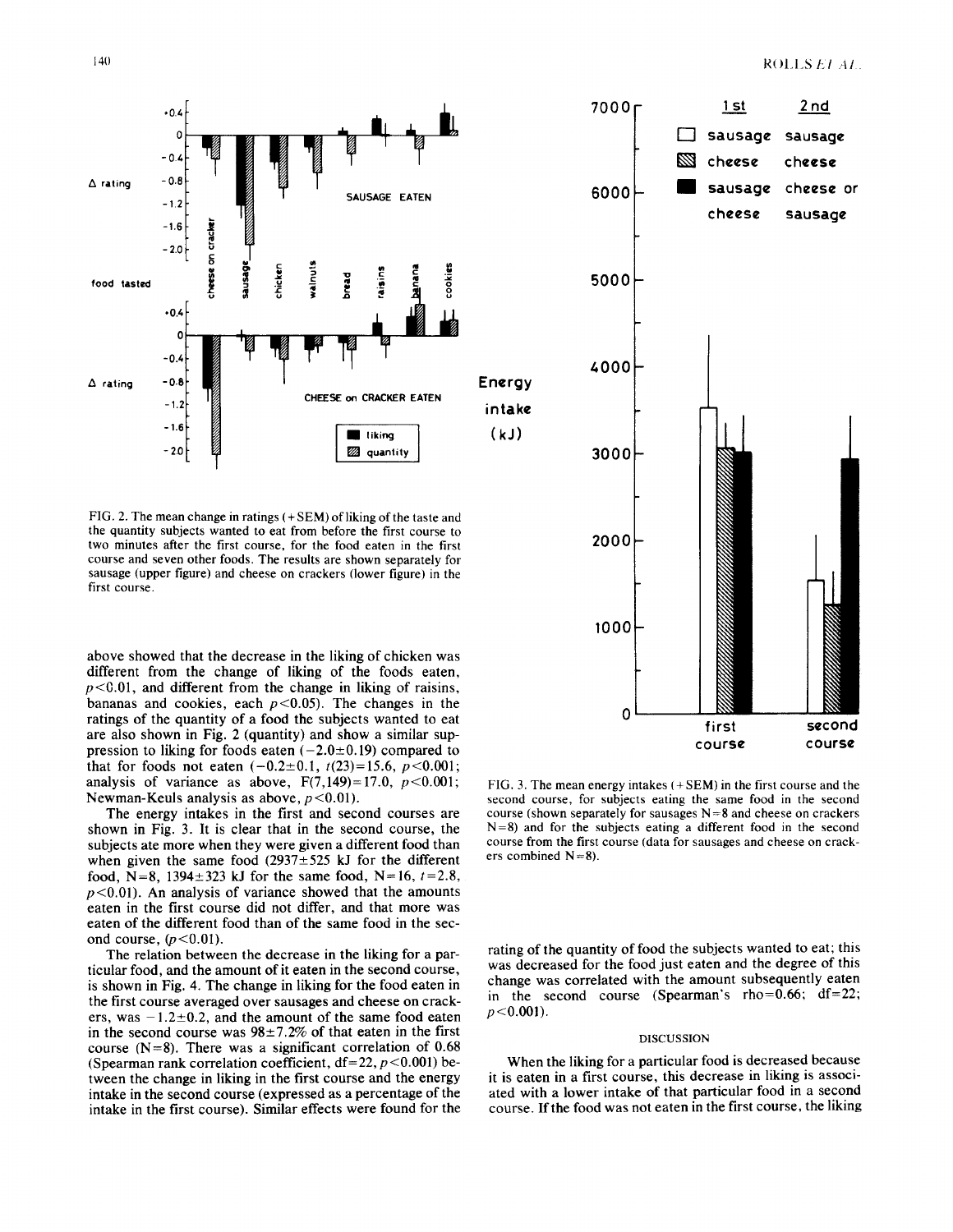



FIG. 4. Upper figure: the change in the subjective liking after the first course for food eaten (sausages or cheese on crackers) and for the food not eaten (cheese on crackers or sausages) after the first course. Lower figure: the corresponding food intakes in the second course expressed as a percentage of the first course for the subjects given the same food in the second course as in the first, or the different food in the second course. There is a strong correlation between the change in liking for a food and the amount that will be eaten.

for it was only little, if at all decreased and this was associated with a relatively large quantity of it eaten in the second course.

## GENERAL DISCUSSION

The results of Experiments 1 and 2 show that satiety in man is at least partly specific. In both experiments, after subjects had eaten one food to satiety, the pleasantness of its taste decreased more than that of other foods tasted, but not eaten. In Experiment 1 it was found that the change in rating was of rapid onset but was not just transient, and persisted for long enough to hold off further eating of foods already consumed throughout the remainder of a normal length meal. The depression in the ratings was found to be relatively specific to the food eaten even if the foods were of similar composition (e.g. high protein, carbohydrate, or fat content). In Experiment 2 it was shown that the subsequent eating was closely associated with the relatively specific reduction in the pleasantness of the food eaten. Relatively little food was eaten if it was offered in a second course when the pleasantness of the taste of the food had been reduced after the first course. In contrast other uneaten foods remained relatively pleasant after the first course, and relatively much was eaten in the second course.

Factors which may be important in the clear changes in liking or pleasantness found in these experiments are that the foods were carefully chosen to be well liked, and different from one another in taste, texture and appearance although of approximately equal energy densities. Also, the subjects were instructed to eat until they were satisfied, rather than being given a fixed, and perhaps only partly satiating portion. Clearly, it will be of interest to investigate on what bases interactions between different foods eaten occur.

Although changes in ratings of pleasantness, from an initial pre-eating value to the value after eating, have been presented so far, it is interesting to consider also the absolute values of the ratings given by the subjects. One finding was that the pleasantness of the taste of food was on average close to '0' (i.e. rated as indifferent, neither pleasant nor aversive) after that food had been eaten to satiety. In Experiment 1 the absolute pleasantness rating was  $-0.33\pm0.15$ (mean $\pm$ SEM), N=32, and in Experiment 2 was  $0.08\pm0.19$ ,  $N=24$ , after a food had been eaten to satiety compared to absolute values of  $0.78\pm0.13$  (Experiment 1) and  $1.06\pm0.12$ (Experiment 2) for the same foods before they had been eaten to satiety. (In other experiments, the mean absolute rating of the pleasantness of foods after they had been eaten was  $-0.10\pm0.17$ , N=32.) Thus it may be suggested that on average a food is eaten until it has stopped tasting pleasant, so that eating stops before it has become aversive.

In relation to this suggestion it is of interest that in the neurophysiological experiments [2, 17, 18, 19] described in the introduction, neurons were found in the hypothalamus of the monkey which ceased to respond to a food with which the monkey had been fed to satiety (yet which still responded to other foods). Additional evidence consistent with the suggestion that the responses of these neurons are involved in whether a food is accepted (or rewarding) is that these neurons were activated by rewarding electrical stimulation of some brain sites, and that brain-stimulation reward in the region of these neurons was attenuated after the monkeys were fed to satiety [20] (see also [16]).

Booth [1] has found that foods rated as very pleasant at the start of a meal decrease more in pleasantness after eating than do foods initially rated as less pleasant. This does not account for the greater decline in pleasantness of foods eaten than foods not eaten over a meal in the present experiments because the absolute rating of the food eaten became lower after the meal than that of the food not eaten (e.g. in Experiment 2 the absolute value after eating of the food eaten was  $0.08\pm0.19$  and of the food not eaten, i.e. either sausages or cheese on crackers, was  $0.85\pm0.17$ ,  $t(23)=3.5$ ,  $p<0.01$ ). Also, although there was a positive correlation between the initial pleasantness of the food eaten and the reduction in pleasantness produced by eating (e.g.  $r=0.31$ ,  $df=22$ , n.s., Experiment 2), this was low and not statistically significant.

The present results are consistent with the view that, though working in conjunction with internal satiety signals, external factors such as the sight, smell, taste, and texture of food provide some degree of specificity to satiety. It is worthwhile to consider some of the possible mechanisms through which such specific satieties might act. Cabanac and his colleagues suggested that the change they observed in the pleasantness of sucrose solutions or food-related odors after a preload of glucose was due to changes in the internal state or need for particular nutrients [3,8]. The decrease in pleasantness was found only if the substance ingested was similar to that tasted, i.e. glucose affected sucrose but not salt. This decrease in the pleasantness of sucrose solutions developed slowly after a glucose load, and maximal changes were seen about 45 min after the load. If sucrose was swilled in the mouth, but expectorated rather than swallowed, there was